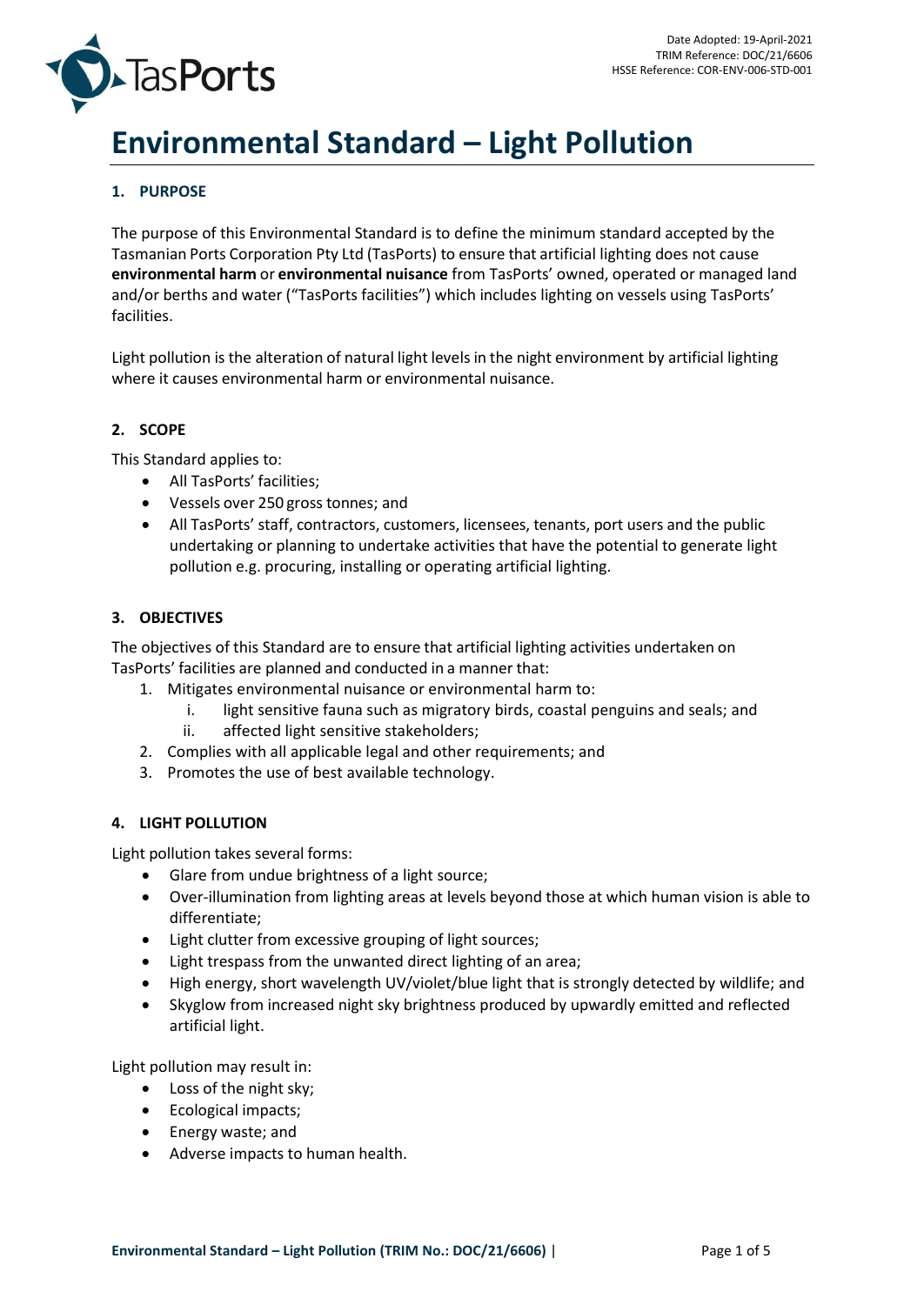Potential sources of light pollution at TasPorts' facilities include:

- Fixed and on-water operational, security and maritime safety lighting;
- Vessel operational and maritime safety lighting; and
- Project or event lighting.

Light plays a key role in animal behaviour including as a directional cue for navigation. Many seabirds are sensitive to light pollution and can become disorientated or trapped by intense sources of artificial light. Enormous numbers can be drawn to the lights of boats and structures such as ports, often with fatal consequences.

Once attracted by artificial light, the light can "trap" nocturnally-active seabirds by bleaching their visual pigments and affecting their magnetic compass causing them to lose sight of the horizon and circle within the cone of light endlessly.

Coastal light pollution is a particular problem for fledgling petrels and shearwaters (including the Short-tailed shearwaters (*Ardenna tenuirostris*; formerly *Puffinus tenuirostris*), also called moonbird or mutton bird) which are lured to urban lighting as they attempt to make their first flights out to sea. Once grounded, these birds are often unable to become airborne again and frequently succumb to predation or starvation. This may particularly occur during twilight or low- light or lowvisibility periods (i.e. fog and mists when the moon and starlight is unavailable).

# **5. LEGAL AND OTHER REQUIREMENTS**

Statutory and other requirements that may be applicable to the management of light pollution arising from TasPorts' facilities, include but are not limited to:

- *Environmental Protection and Biodiversity Conservation Act 1999* (Commonwealth) ("EPBC");
- *Environmental Management and Pollution Control Act 1994* ("EMPCA");
- *Nature Conservation Act 2002*;
- *Wildlife (General) Regulations 2010* (Tas) ("WGR");
- *Threatened Species Protection Act*; and
- *National Light Pollution Guidelines for Marine Turtles, Seabirds and Migratory Shorebirds 2020*.

Some TasPorts' facilities are located within the potential habitat of a number of migratory birds that are listed, and protected, under the EPBC and the WGR and include the shorttailed shearwater and the little penguin (*Eudyptula minor*).

For the general working environment, Work Health and Safety Regulations require that lighting is sufficient to enable workers to carry out their tasks and move about without risk to health and safety. Australian Standard *AS/NZS 1680.5:2012 Interior and workplace lighting – Part 5: Outdoor workplace lighting* provides recommended light technical parameters for general outdoors use.

This standard does not jeopardise or compromise artificial lighting required for safe work or safe vessel navigation. The intention of this standard is to improve safety by promoting the efficient and effective use of artificial lighting by reducing glare, over-illumination, light clutter and light spillage.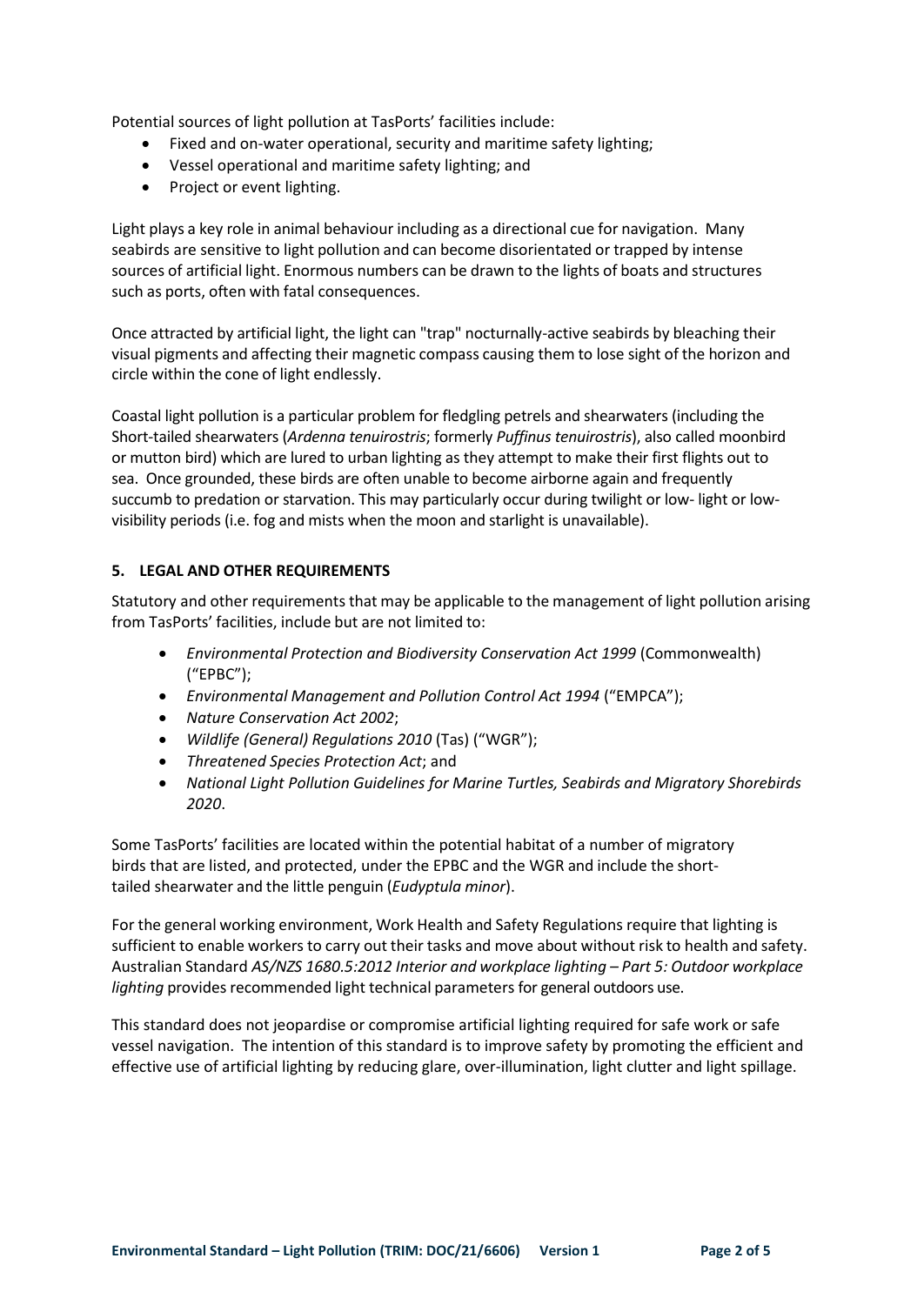## **6. REQUIREMENTS**

#### **6.1. Baseline Light Pollution Assessments**

A Baseline Light Pollution assessment must:

- 1. be completed for all TasPorts' facilities by an appropriately qualified and experienced light pollution expert;
- 2. identify light pollution sensitive receptors and existing light pollution management controls;
- 3. assess light pollution risk to sensitive receptors with reference to the *National Light Pollution Guidelines for Wildlife January 2020* [Ref. 1];
- 4. identify best practice light level standards applicable to the measured light;
- 5. describe the light monitoring program and light pollution assessment results; and
- 6. determine if light pollution improvement actions are required.

## **6.2. Change in Use Light Pollution Assessment**

A risk assessment of light pollution impacts is required for all changes in use at TasPorts' facilities that may result in increased light pollution at an identified light pollution sensitive receptor.

A light pollution assessment must be undertaken by an appropriately qualified and experienced lighting professional where a risk assessment determines there is potential for material light pollution impact.

The light pollution assessment must:

- 1. include a comparison against the latest Port specific baseline light pollution assessment, if applicable, to identify the change in light pollution profile and clearly identify if lighting will be increased or decreased;
- 2. include an assessment against best practice light level standards applicable to the measured light in consideration of sensitive receptors;
- 3. describe the light pollution assessment results relative to adopted best practice light level standards; and
- 4. determine if and specify what additional lighting management controls or actions are required.

## **6.3. Lighting Improvement Actions and Management Controls**

Where the baseline light pollution level assessment has identified the need for lighting improvement actions, then the improvement actions must be incorporated into one of the following:

- 1. corporate environmental improvement plans and budgets; and/or
- 2. site improvement plans and budgets.

Where a change of use light pollution assessment identifies the need for light pollution controls, these light pollution controls must be addressed in project/activity/event plans, procedures and budgets.

#### **6.4. Design and Procurement**

Areas requiring lighting must not be over lit and lighting trespass avoided by only illuminating areas where and when needed.

When designing and procuring outdoor lighting the number, intensity, control and spectrum of light fittings must be selected with consideration to light sensitive receptors.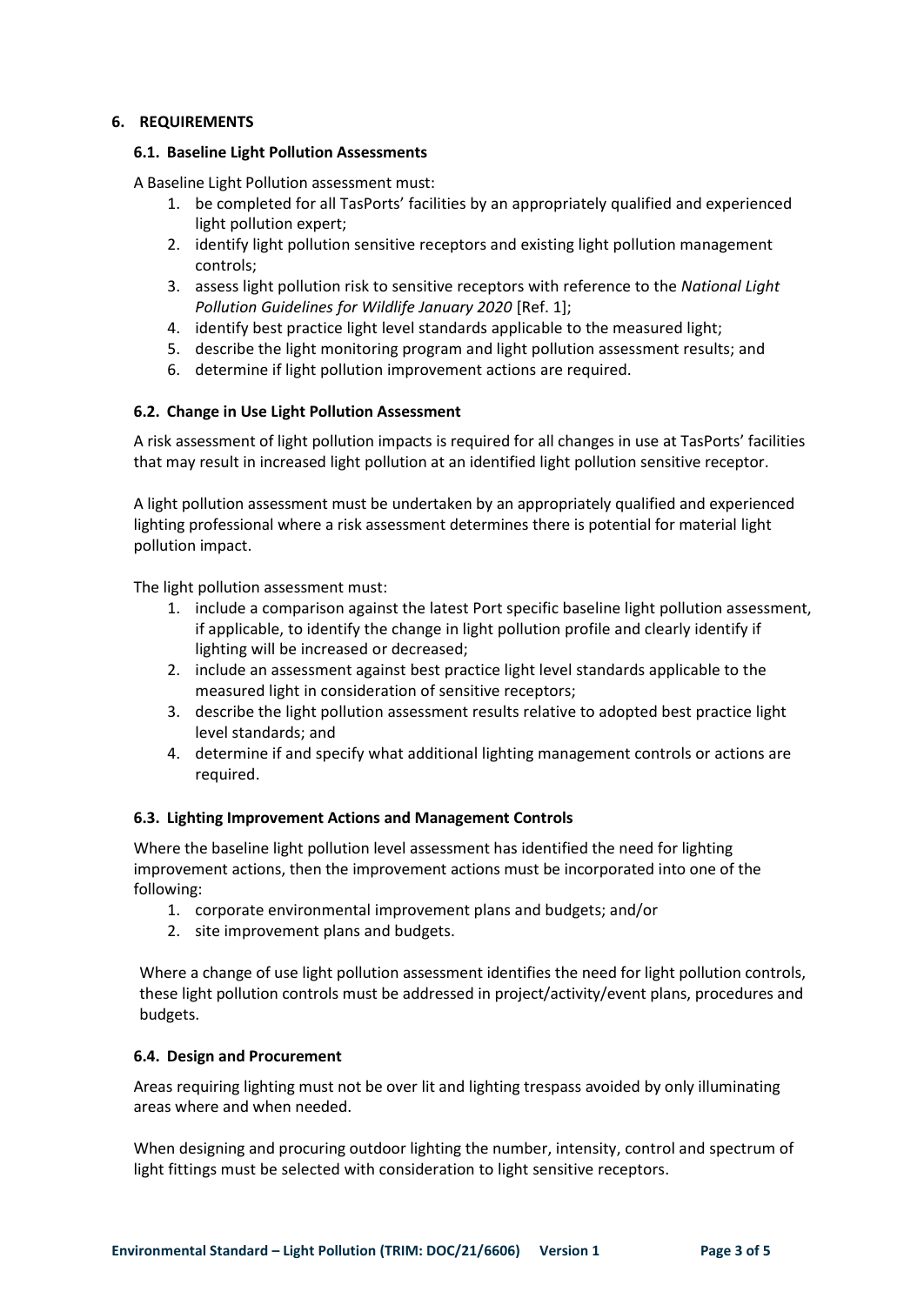#### **6.5. Light Intensity and Trespass Reduction**

Light intensity and trespass can be reduced by:

- 1. Mounting lighting fixtures as low as possible;
- 2. Dimming lights;
- 3. Turning off lights when not in use or required;
- 4. Closing blinds and curtains at the end of the day;
- 5. Directing light to the task;
- 6. Using shields on lighting fixtures to prevent light spill outside the footprint area; and
- 7. Installing screening such as walls, vegetation barriers and other structures to shield sensitive areas against light.

# **6.6. Changing Spectrum of Lighting**

Avoid lights that emit high energy, short wavelength UV/violet/blue light as this light is strongly detected by nocturnal species.

## **6.7. Specifics for the Ports of Grassy and Lady Barron on King and Flinders Island**

- 1. All lights other than those required for safe navigation or security at the Ports of Grassy and Lady Barron are to be switched off when there is no night-time activity occurring.
- 2. During the **short-tailed shearwater fledgling migration period**:
	- i. night-time activities (between sunset and sunrise), including vessel unloading and loading, should not occur at the Ports of Grassy or Lady Barron unless in accordance with mitigation measures agreed in writing with TasPorts; and
	- ii. all vessel lights other than those required for safe navigation or security should be switched off.
- 3. The short-tailed shearwater fledgling migration period typically occurs between 15 April to 15 May but can commence earlier and extend later depending on seasonal variables and weather events. If migration occurs outside these dates as determined from visual identification of fledglings taking flight or advice from DPIPWE, vessel operators will be notified at the earliest opportunity.

## **6.8. Monitoring and Evaluation**

- 1. The effectiveness of implemented mitigation measures and controls must be monitored through periodic audits and inspections.
- 2. Monitoring programs must be developed and implemented where an activity/activities undertaken at the facility are assessed to have a high risk of causing light pollution related environmental nuisance or harm.
- 3. Any light pollution monitoring program must be developed in accordance with industry standards.
- 4. All instruments used for measuring and monitoring light must be fit for the purpose, in good working order and calibrated on a regular basis according to manufacturer's instructions.

## **6.9. Event & Action Management**

- 1. All environmental hazards or incidents arising from light pollution must be reported to the relevant TasPorts Operations Supervisor and logged in the TasPorts Incident Management System ("**IMS**"). Such hazards or incidents may include, but are not limited to:
	- i. bird deaths and/ or injuries arising from light pollution e.g. from striking TasPorts' infrastructure, including vessels at or operating within TasPorts' facilities;
	- ii. light pollution related complaints; and
	- iii. insufficient implementation of mitigation measures and controls identified in this Standard.